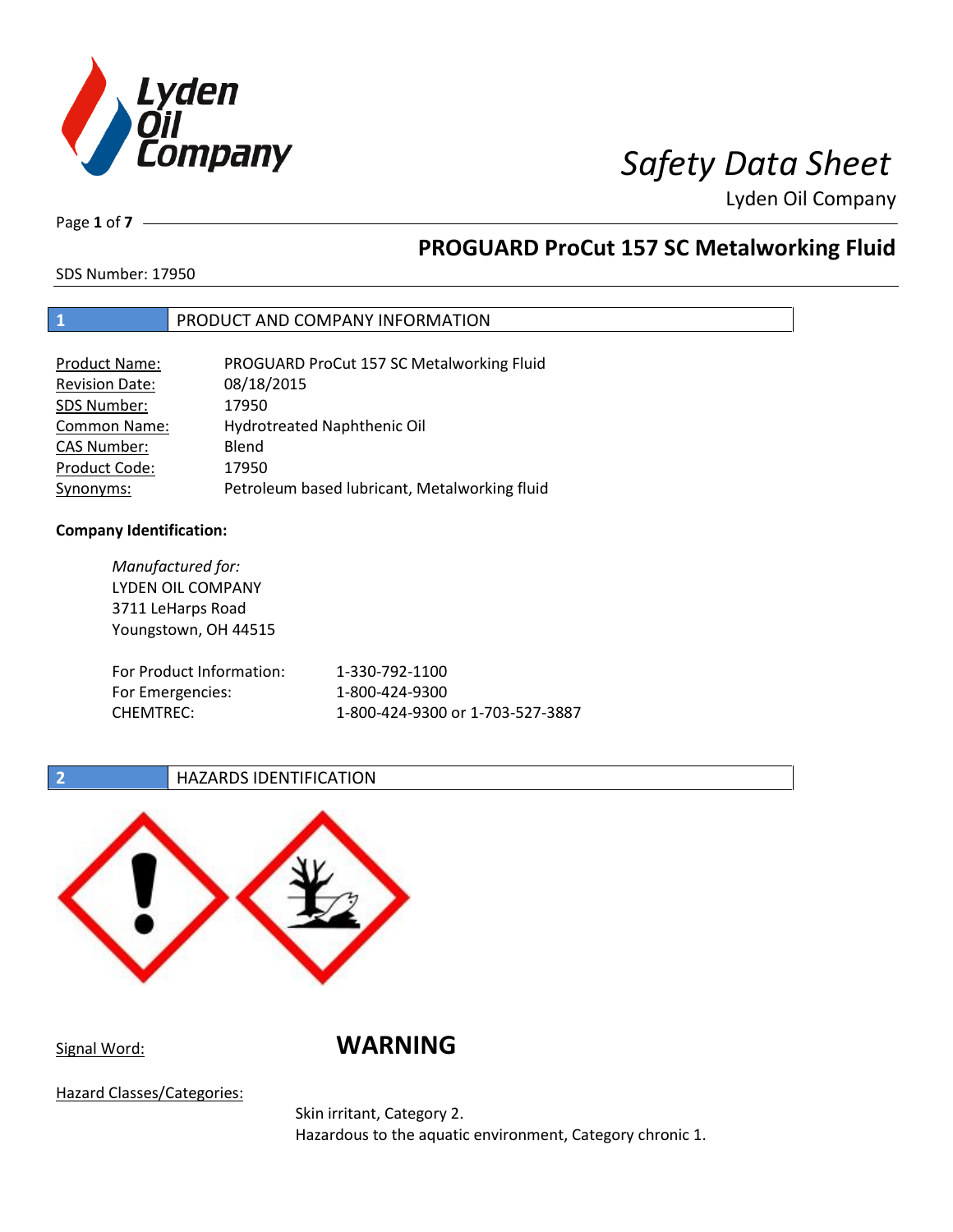

| Page 2 of 7                     |                                                                       |
|---------------------------------|-----------------------------------------------------------------------|
|                                 | <b>PROGUARD ProCut 157 SC Metalworking Fluid</b>                      |
| <b>SDS Number: 17950</b>        |                                                                       |
| Hazard Statement(s):            |                                                                       |
|                                 | H315: Causes skin irritation.                                         |
|                                 | H410: Very toxic to aquatic life with long-lasting effects.           |
| <b>Precaution Statement(s):</b> |                                                                       |
|                                 | P101: If medical advice is needed, have product container or label at |
|                                 | hand.                                                                 |
|                                 | P102: Keep out of reach of children.                                  |
|                                 | P103: Read label before use.                                          |
|                                 | P264: Wash hands thoroughly after handling.                           |
|                                 | P302+352: IF ON SKIN: Wash with plenty of water.                      |
|                                 | P273: Avoid release to the environment.                               |
| Other Hazard Statement(s):      |                                                                       |
|                                 | Repeated exposure may cause skin dryness or cracking.                 |

### **3** COMPOSITION / INFORMATION ON INGREDIENTS

Ingredients:

*Mixture of the substances listed below with nonhazardous additions.*

| <b>Chemical Name</b>                                   | <b>CAS Number</b> | Percentage |
|--------------------------------------------------------|-------------------|------------|
| Distillates (petroleum), hydrotreated light naphthenic | 64742-53-6        | >80        |
| Alkanes, Chloro, C14-C17                               | 61788-76-9        | $<$ 5      |
| Non-hazardous Additives                                | N/A               | $10-20$    |

*\*Any concentration shown as a range is to protect confidentiality or is due to batch variation.*

| $\vert$ 4 | <b>FIRST AID MEASURES</b> |
|-----------|---------------------------|
|           |                           |

### Description of First Aid Measures:

Inhalation:

If symptoms develop, move victim to fresh air. If symptoms persist, obtain medical attention.

Skin Contact:

Wash with soap and water. Remove contaminated clothing and wash before reuse. Get medical attention if needed.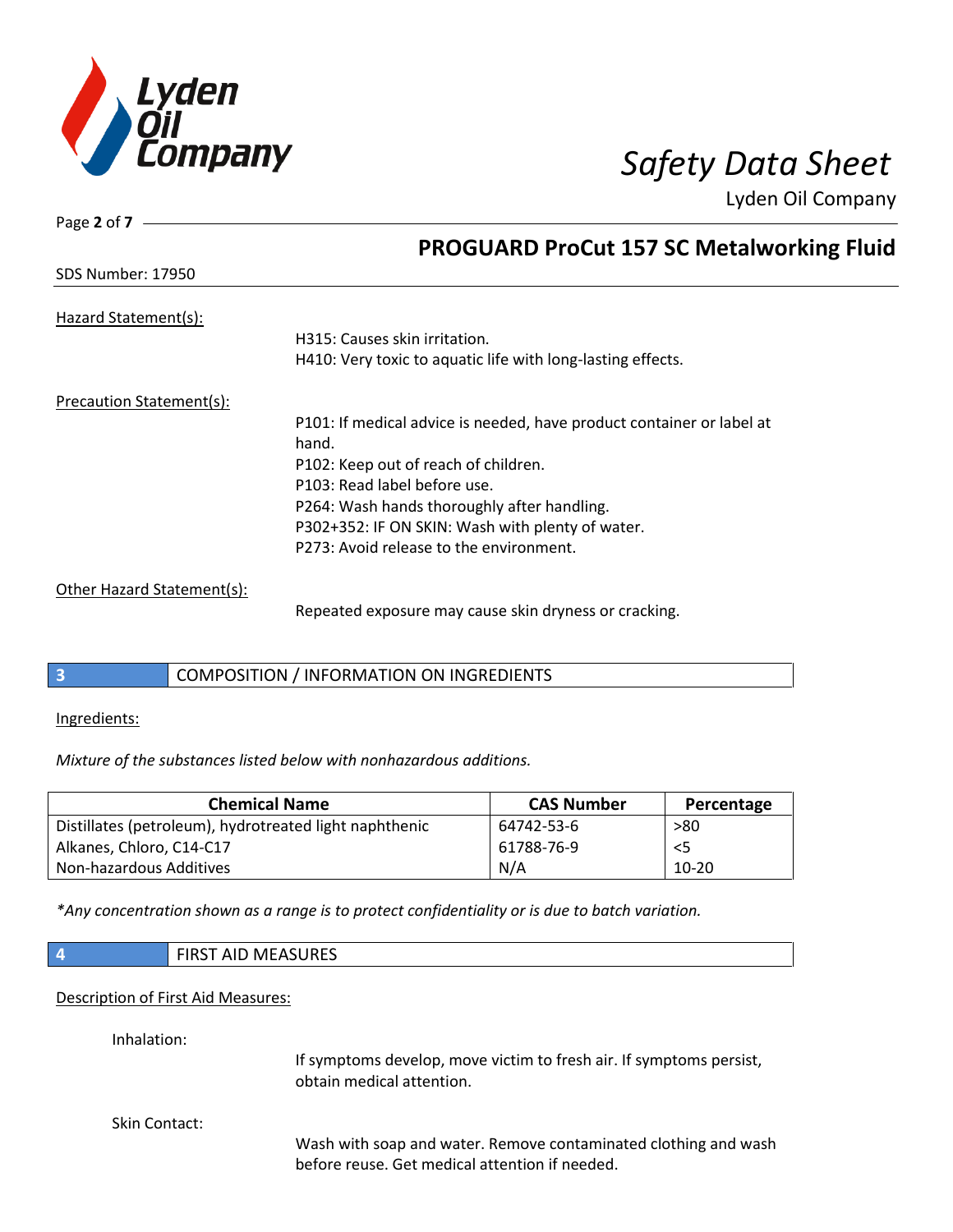

| Page 3 of 7 -                   |                                               |                                                                                                              |
|---------------------------------|-----------------------------------------------|--------------------------------------------------------------------------------------------------------------|
| <b>SDS Number: 17950</b>        |                                               | <b>PROGUARD ProCut 157 SC Metalworking Fluid</b>                                                             |
|                                 |                                               |                                                                                                              |
| Eye Contact:                    |                                               |                                                                                                              |
|                                 |                                               | Rinse opened eye for several minutes under running water. If<br>symptoms persist, consult medical attention. |
| Ingestion:                      |                                               |                                                                                                              |
|                                 | attention.                                    | Rinse mouth with water. If symptoms develop, obtain medical                                                  |
|                                 | Symptoms and Effects, both acute and delayed: |                                                                                                              |
|                                 |                                               | No further relevent data available.                                                                          |
| <b>Recommended Actions:</b>     |                                               |                                                                                                              |
|                                 |                                               | Treat symptomatically. Call a doctor or poison<br>control center for guidance.                               |
|                                 |                                               |                                                                                                              |
| 5                               | FIRE FIGHTING MEASURES                        |                                                                                                              |
|                                 | Recommended Fire-Extinguishing Equipment:     |                                                                                                              |
|                                 |                                               | Use dry powder, foam, or carbon dioxide fire                                                                 |
|                                 |                                               | extinguishers. Water may be ineffective in fighting<br>an oil fire unless used by experienced fire fighters. |
|                                 |                                               |                                                                                                              |
| Possible Hazards During a Fire: |                                               | Hazardous combustion products may include: A                                                                 |
|                                 |                                               | complex mixture of airborne solid and liquid                                                                 |
|                                 |                                               | particulates and gases (smoke). Carbon monoxide.                                                             |
|                                 |                                               | Unidentified organic and inorganic compounds.                                                                |
|                                 | Recommendations to Firefighters:              |                                                                                                              |
|                                 |                                               | No special measures required.                                                                                |
| 6                               | ACCIDENTAL RELEASE MEASURES                   |                                                                                                              |

Personal Precautions:

 $\overline{\phantom{a}}$ 

Avoid contact with skin, eyes, and clothing. Keep away from sources of ignition.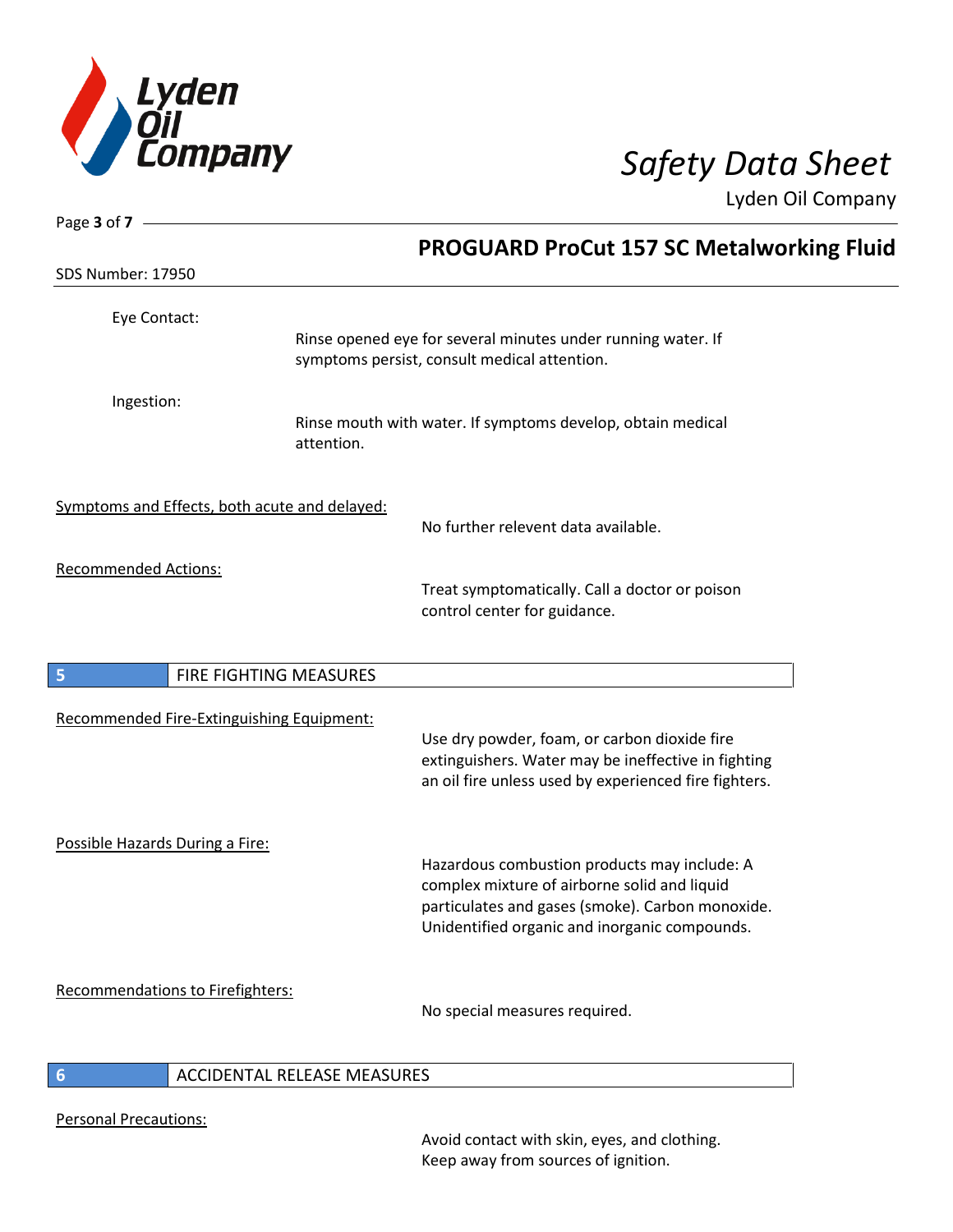

| Page 4 of 7 -                                 |                                                                                          |
|-----------------------------------------------|------------------------------------------------------------------------------------------|
|                                               | <b>PROGUARD ProCut 157 SC Metalworking Fluid</b>                                         |
| <b>SDS Number: 17950</b>                      |                                                                                          |
| <b>Emergency Procedures:</b>                  |                                                                                          |
|                                               | Contain spilled material, collect in suitable and<br>properly labled containers.         |
| <b>Environmental Precautions:</b>             |                                                                                          |
|                                               | Do not allow to reach sewage system or any water<br>course.                              |
|                                               | Do not allow to enter ground waters.                                                     |
| Cleanup Procedures:                           |                                                                                          |
|                                               | Pick up excess with inert absorbant material.                                            |
|                                               |                                                                                          |
| $\overline{7}$<br><b>HANDLING AND STORAGE</b> |                                                                                          |
|                                               |                                                                                          |
| <b>Handling Precautions:</b>                  | Handle with care and avoid spillage on the floor.                                        |
|                                               | Do not cut, weld, drill, grind, braze, or solder                                         |
|                                               | container.                                                                               |
| <b>Storage Requirements:</b>                  |                                                                                          |
|                                               | Keep container tightly sealed.                                                           |
|                                               | Keep away from sources of ignition.                                                      |
|                                               |                                                                                          |
| 8<br>EXPOSURE CONTROLS / PERSONAL PROTECTION  |                                                                                          |
| <b>Exposure Limits:</b>                       |                                                                                          |
| No data available.                            |                                                                                          |
| <b>Engineering Controls:</b>                  |                                                                                          |
|                                               | All ventilation should be designed in accordance<br>with OSHA standard (29 CFR 1910.94). |
| Personal Protective Equipment:                |                                                                                          |
|                                               | Wash hands before breaks and at the end of work.                                         |
|                                               | Use safety glasses and gloves.                                                           |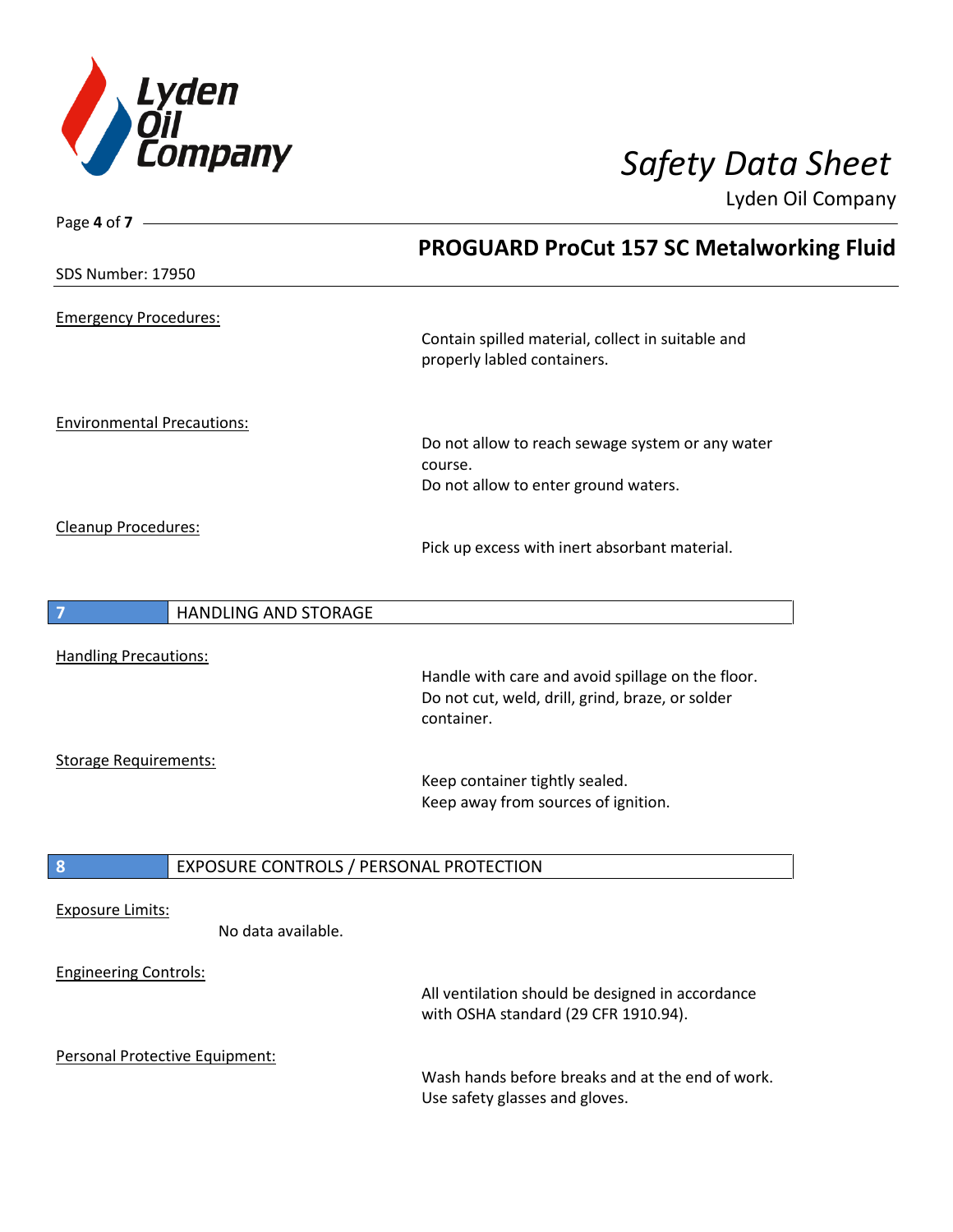

SDS Number: 17950

Page **5** of **7**

# **PROGUARD ProCut 157 SC Metalworking Fluid**

### **9** PHYSICAL AND CHEMICAL PROPERTIES

| Color:                        | Amber                          |
|-------------------------------|--------------------------------|
| <b>Physical State:</b>        | Liquid                         |
| Odor:                         | Data not available             |
| Odor Threshold:               | Data not available             |
| pH:                           | Data not available             |
| <b>Melting Point:</b>         | Data not available             |
| <b>Boiling Point:</b>         | Data not available             |
| <b>Boiling Range:</b>         | Data not available             |
| Flash Point:                  | 180° C / 356° F (COC Method)   |
| <b>Evaporation Rate:</b>      | Data not available             |
| Flammability:                 | Data not available             |
| Flammability Limits:          | Data not available             |
| Vapor Pressure:               | Data not available             |
| Vapor Density:                | Data not available             |
| <b>Relative Density:</b>      | 7.60 pounds per gallon at 60°F |
| Solubilities:                 | Insoluble in water             |
| <b>Partition Coefficient:</b> | Data not available             |
| Auto-Ignition Temperature:    | 315.6° C / 600.1° F            |
| Decomposition Temperature:    | Data not available             |
| Viscosity:                    | Data not available             |

### **10** STABILITY AND REACTIVITY

| Stability:                  | Stable under normal conditions.                                  |
|-----------------------------|------------------------------------------------------------------|
| Reactivity:                 | Not reactive under normal conditions.                            |
| <b>Conditions to Avoid:</b> | Extreme temperature, sparks, open flame, and<br>direct sunlight. |
| Hazardous Reactions:        | No known hazardous reactions.                                    |
| Incompatible Materials:     | No further relevant information available.                       |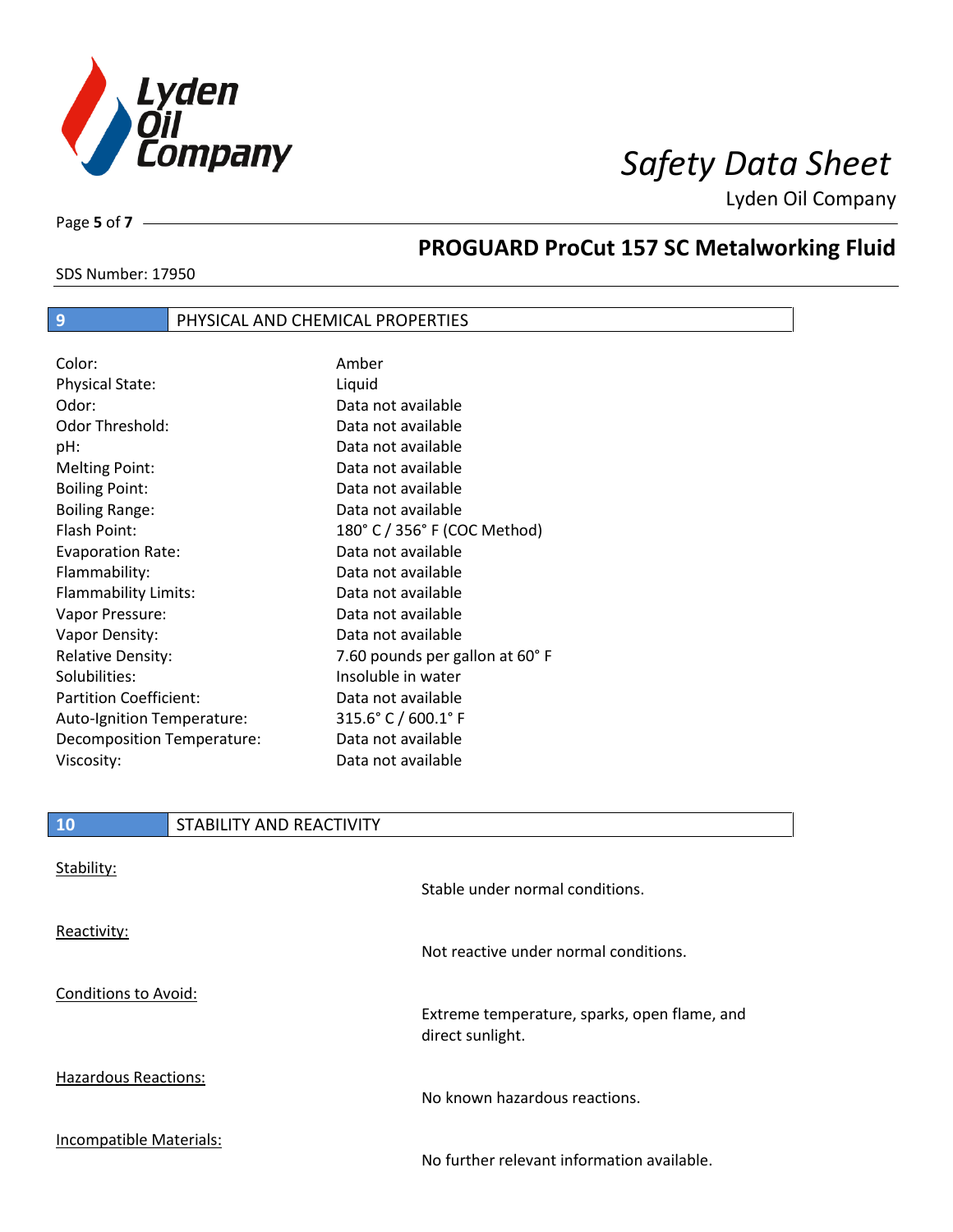

| Page 6 of $7 -$                        |                                                                                                                           |
|----------------------------------------|---------------------------------------------------------------------------------------------------------------------------|
|                                        | <b>PROGUARD ProCut 157 SC Metalworking Fluid</b>                                                                          |
| <b>SDS Number: 17950</b>               |                                                                                                                           |
| Decomposition Products:                | Hazardous decomposition products are not<br>expected to form.                                                             |
|                                        |                                                                                                                           |
|                                        |                                                                                                                           |
| <b>TOXICOLOGICAL INFORMATION</b><br>11 |                                                                                                                           |
|                                        |                                                                                                                           |
| Routes of Exposure:                    |                                                                                                                           |
|                                        | Skin and eye contact are the primary routes of<br>exposure although exposure may occur following<br>accidental ingestion. |
| <b>Exposure Effects:</b>               |                                                                                                                           |
|                                        | Repeated skin contact may cause dermatitis or an<br>oil acne.                                                             |
| <b>Measures of Toxicity:</b>           |                                                                                                                           |
|                                        | No test data available.                                                                                                   |
|                                        |                                                                                                                           |
| Carcinogenic/Mutagenic Precautions:    | Non-carcinogenic and not expected to be<br>mutagentic.                                                                    |
| $12$<br><b>ECOLOGICAL INFORMATION</b>  |                                                                                                                           |
|                                        |                                                                                                                           |
| <b>Ecological Precautions:</b>         |                                                                                                                           |
|                                        | Avoid exposing to the environment.                                                                                        |
|                                        |                                                                                                                           |
| <b>Ecological Effects:</b>             |                                                                                                                           |
|                                        | No specific environmental or aquatic data available.                                                                      |
|                                        |                                                                                                                           |
| <b>13</b><br>DISPOSAL CONSIDERATIONS   |                                                                                                                           |
|                                        |                                                                                                                           |
| Disposal Methods:                      |                                                                                                                           |
|                                        | Dispose of waste material in accordance with all<br>local, state, and federal requirements.                               |
| Disposal Containers:                   |                                                                                                                           |
|                                        | Use properly approved container for disposal.                                                                             |